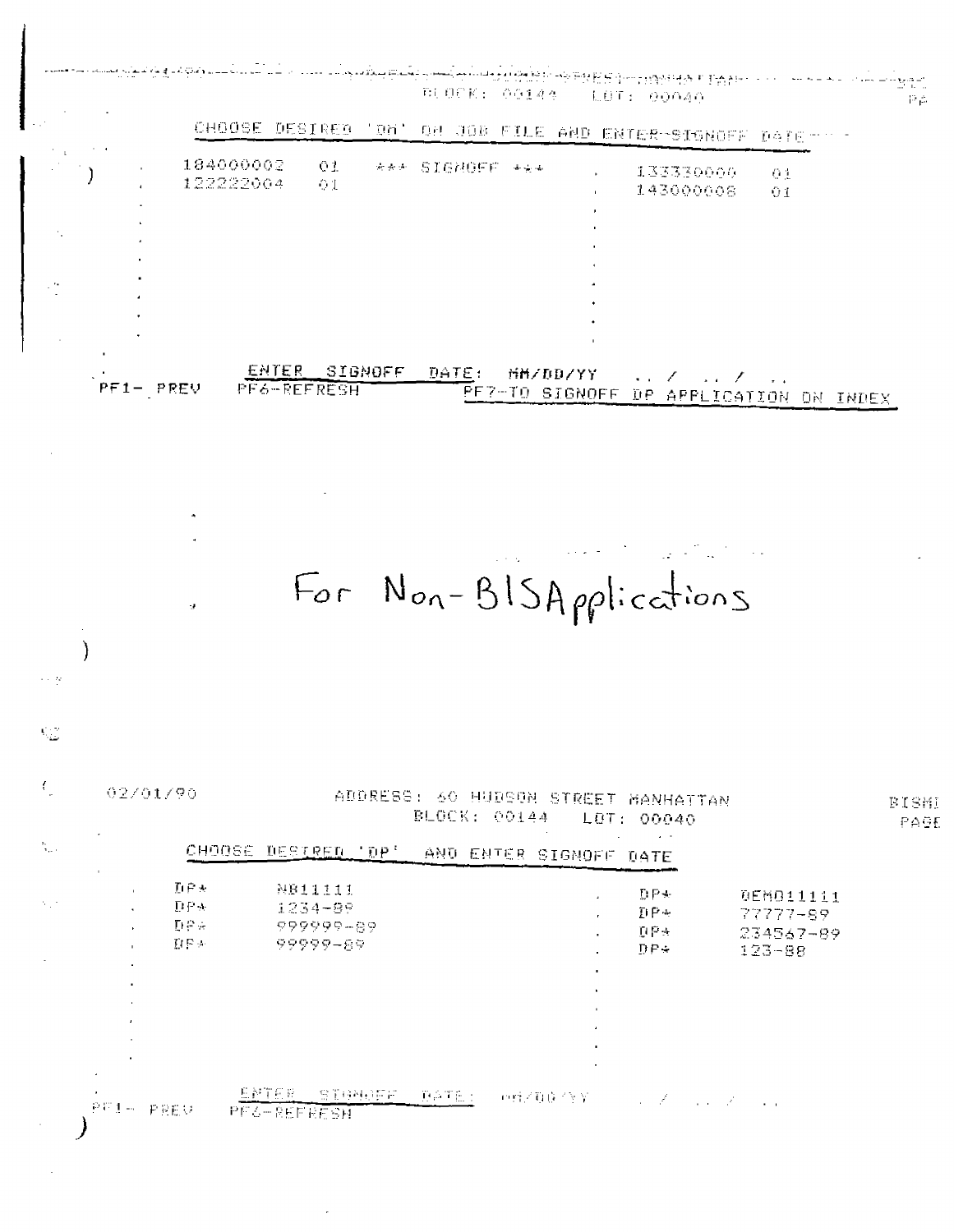الموارد في الموارد الموارد الموارد الموارد الموارد في الموارد الموارد الموارد الموارد الموارد الموارد الموارد <br>وروسي والموارد الموارد الموارد الموارد الموارد الموارد الموارد الموارد الموارد الموارد الموارد الموارد الموارد

 $\alpha$ 

 $2701/90$ JOB OVERVIEW BISPINJ  $\frac{1}{3}$  #: 184000002 DOC 01 OF 2 DEMOLITION 60 HUDSON STREET PB DESCRIPTION: WORK TYPES : APPLICANT : KKK XXXX KKK 111111 KK KKK NY 1111111 FILING REP : OWNER (: JJJ NN **NNN** 1111 MM MM NY 11111 SPECIFIC FLOORS: \_\_\_ ZONING DIST(S) : # OF STORIES : 100 HEIGHT : 10 ESTIMATED COST: 000.00<br># OF DWELLING : 0 USE : \*DEMO SIGNOFF\* : YES

PRE-FILED 05/25/89 FILED 05/25/89 LAST ACTION: AP-NPE 05/25/89 (E) DIR 14: N OLD CODE: N SITE SAFETY: Y INFILL ZONE: N QUAL HSE: N LL5: N LL16: PF3 = JOB OVERVIEW PF4 = ITEMS REQUIRED PF5 = P/E OVERVIEW PF5 = PERMITS ISSU PF7 =DOC OVERVIEW PF9 =SCH A PF10 =SCH B PF11 =FEE DATA PF12 =DOC/PLANS REC

 $\sim 10^{-10}$ 

**Contract Contract** 

℩